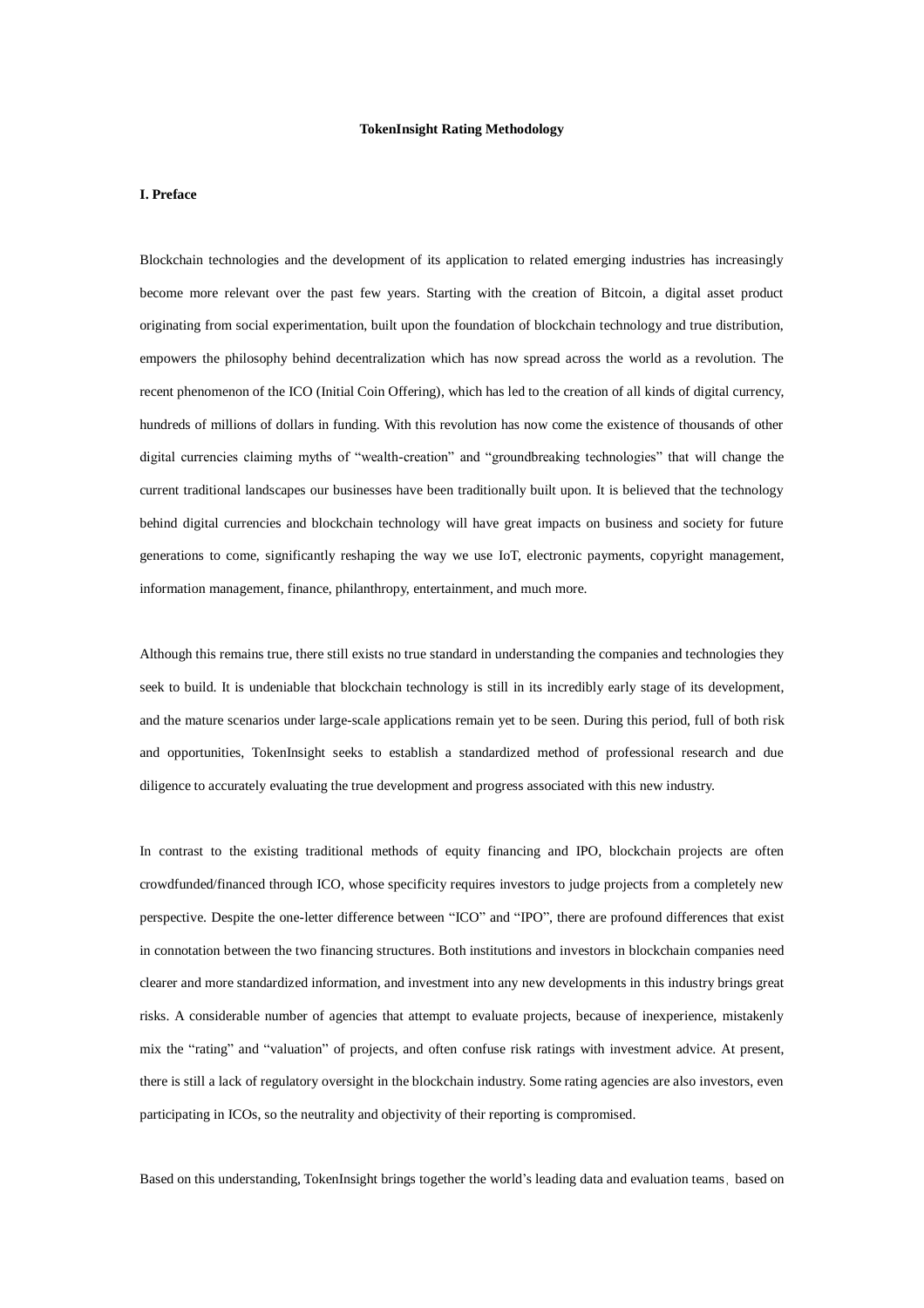professional and normative methods, to carry out the rating of blockchain projects.

#### **II. Rating definitions**

Historically, the creation of financial derivatives, through instruments such as stocks and bonds, in relation to the exchange channels in which they trade, has spawned the development of rating business and an industry standard. The traditional ratings can be mainly divided into two categories: credit (risk) rating, which is used to reflect the solvency of the subjects (such as companies) being evaluated, and value assessment, in which financial institutions analyze specific stocks and make investment recommendations.

Here at TokenInsight Inc., it is believed that the true evaluation of blockchain projects needs to be objectively carried both from a true system of risk rating as well as valuation assessment. The price of the tokens on the secondary market is currently influenced by a variety of unique factors and is not solely based on the evaluation techniques that are associated with traditional rating standards. The token price of a qualified project may be overvalued or underestimated, and the price level does not truly represent its qualifications and risks. It is a professional and logical methods of distinguishing risk rating and the value assessment of a blockchain project is an entirely a new system of standards.

The rating method described in our TokenInsight framework currently only evaluates the risks and qualifications of the projects in the blockchain industry, and not the investment value of the assessed projects. It is important to keep in mind that the rating reports alone cannot be used as the sole reference for investment and project valuations.

#### **III. TokenInsight Rating Methodology Introduction**

Team members of TokenInsight consist of backgrounds from Wall Street financial/rating agencies, data mining, due diligence, and research companies; including a number of senior experts in the field of the blockchain field. Based on international rating methodologies, combined with the unique characteristics of the blockchain industry, TokenInsight has developed one of the most standardized and professional blockchain rating methodologies currently existing on the market

The main features of TokenInsight's rating model are: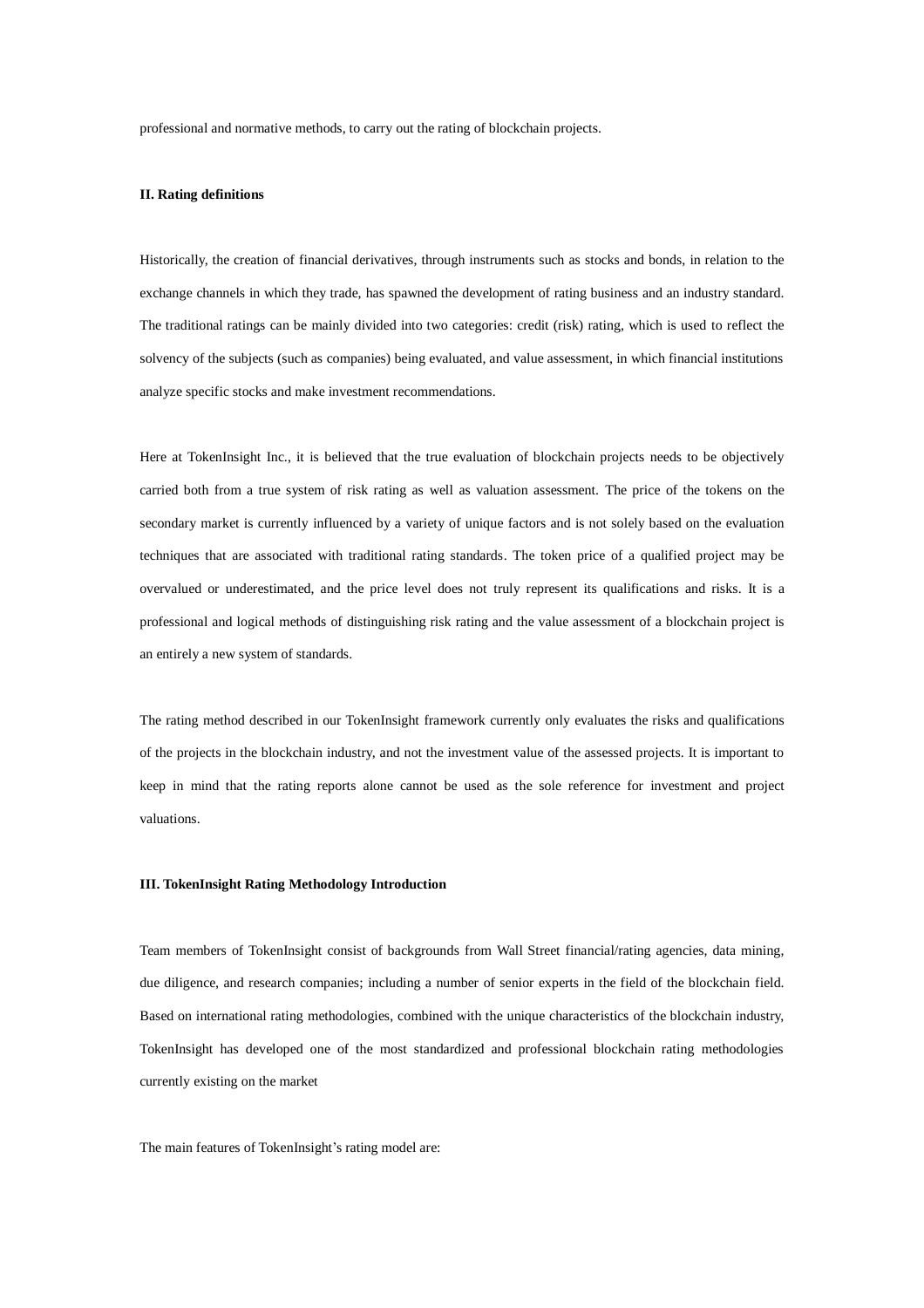1. Combining quantitative analysis with qualitative analysis. While, emphasizing quantitative analysis results provided by data mining and capture;

2. The adoption of standardized analysis modules to ensure the consistency of rating results;

3. Provide visual and multi-perspective evaluations based on powerful data sources and professional data teams;

4. Unlike price/value assessments, focus on risk and qualification ratings, with an emphasis on the project ability and application;

5. Combine current status with the long-term outlook, and provide regular updates to achieve dynamic ratings;

As mentioned above, the assessment system is generally divided into two parts: risk rating and value assessment. This article only describes the former. The risk rating focuses on the criteria and quality of token projects, while restricting any assessment from price or valuation. However, we have incorporated the concentration and distribution of tokens into the rating system. If investors are more interested in the Token price, we recommend you to read the specific value assessment reports provided by others.

### **IV. Application scope of rating**

Blockchain refers to the technique of collectively maintaining a reliable database by means of decentralization. It redefines how value is generated within the network, in which participants do not need to know the background information of other people or rely on the guarantee or assurance from third parties. Blockchain guarantees the system to record, transmit, and store the activity of value transfers, and ensure the final result is credible.

Blockchain tokens are a kind of digital asset and proof of equity, which is also an integral part of the functioning methods with a blockchain system.

Our ratings reflect token projects issued on behalf of blockchain technology, including tokenization, which acts as a reward and incentive for participants who jointly participating in the maintenance of blockchain systems. Tokens, which are directly linked to physical assets such as gold, U.S. dollars, etc.; and various other types of Tokens that are based on the premise of blockchain technology.

### **V. Rating theoretical framework**

Taking full account of the particularities of blockchain technology, we conduct the risk assessments of token projects from the following three main aspects.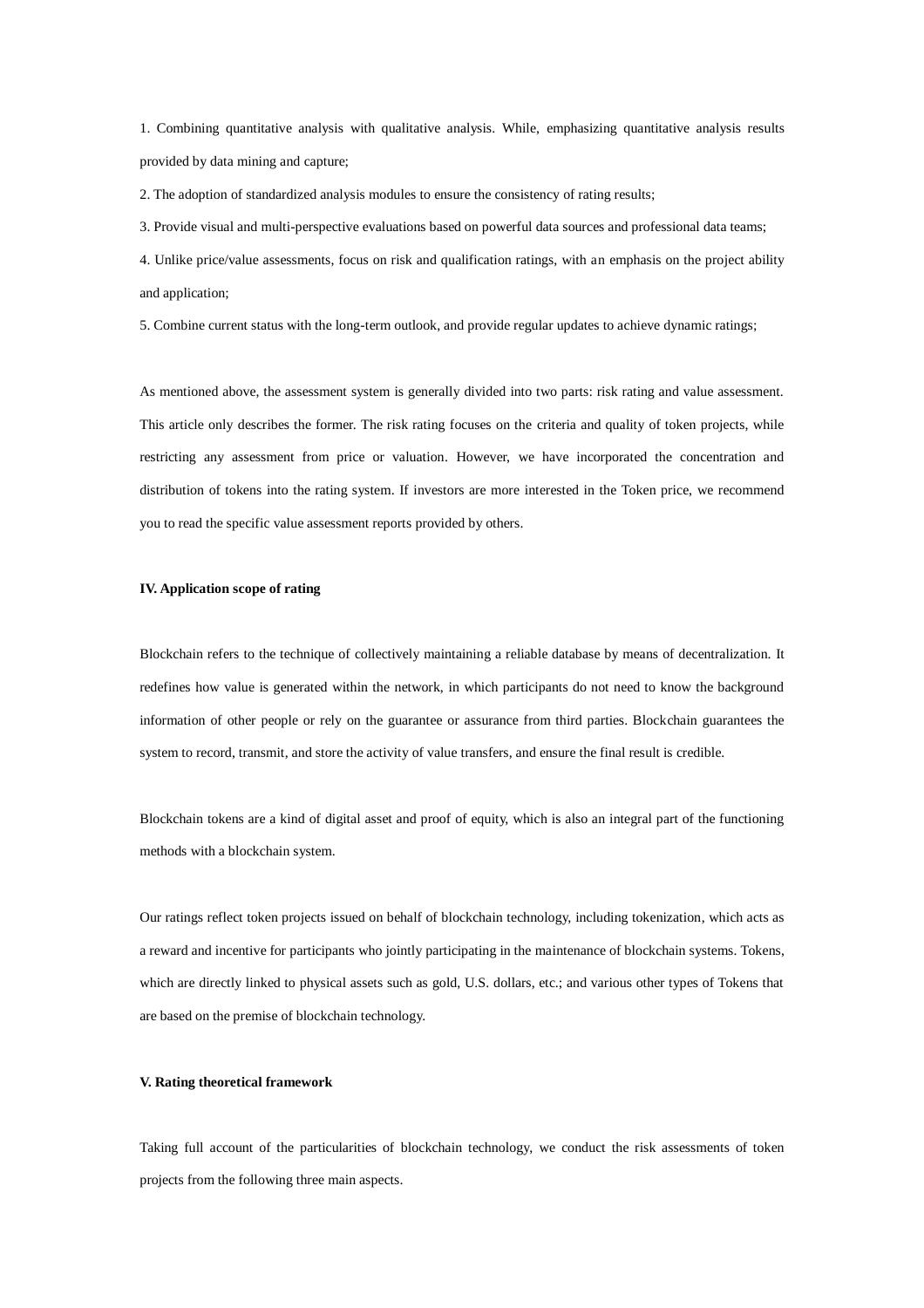At present, the vast majority of token projects are still in their early days of development. Team qualifications and authenticity are particularly important in the risk assessment methodology of TokenInsight evaluations. We believe that the project team is one of the core factors when assessing the risks of a token project, and the project team defined here includes not only the founding and operation teams, but also industry consultants and external investment institutions. We also incorporate compliance as key criteria and we are very concerned about the availability of suitable internal or external factors that are associated with compliance.

In addition, the evaluation of the project itself is included on the basis of risk assessment. In this section, we evaluate projects from a technical aspect, business prospects, token economic value, project landing, and many other dimensions.

Finally, the ecosystem of the token project is related to the vitality of the project. In the early stage of blockchain industry development, projects with more horizontal and vertical expansion capabilities have greater qualification ratios. In this section, we will evaluate the overall ecosystem of a project from aspects such as token mechanisms, community awareness, cooperation partnerships, and exchange relationships.

Upon completion of the above three evaluation parts, we are then able to assess the basic rating of a token project. At present, the change and development of the field of blockchain technology is constant and rapid. In order to properly introduce adjustment mechanisms, which includes the maturity of the project in regards to blockchain technology, the distribution of its industry, token sale, and the project team. We do not rule out the introduction of decentralization mechanisms in the future to properly adjust token project ratings. Through the above adjustments, we will conclude the final rating for token projects.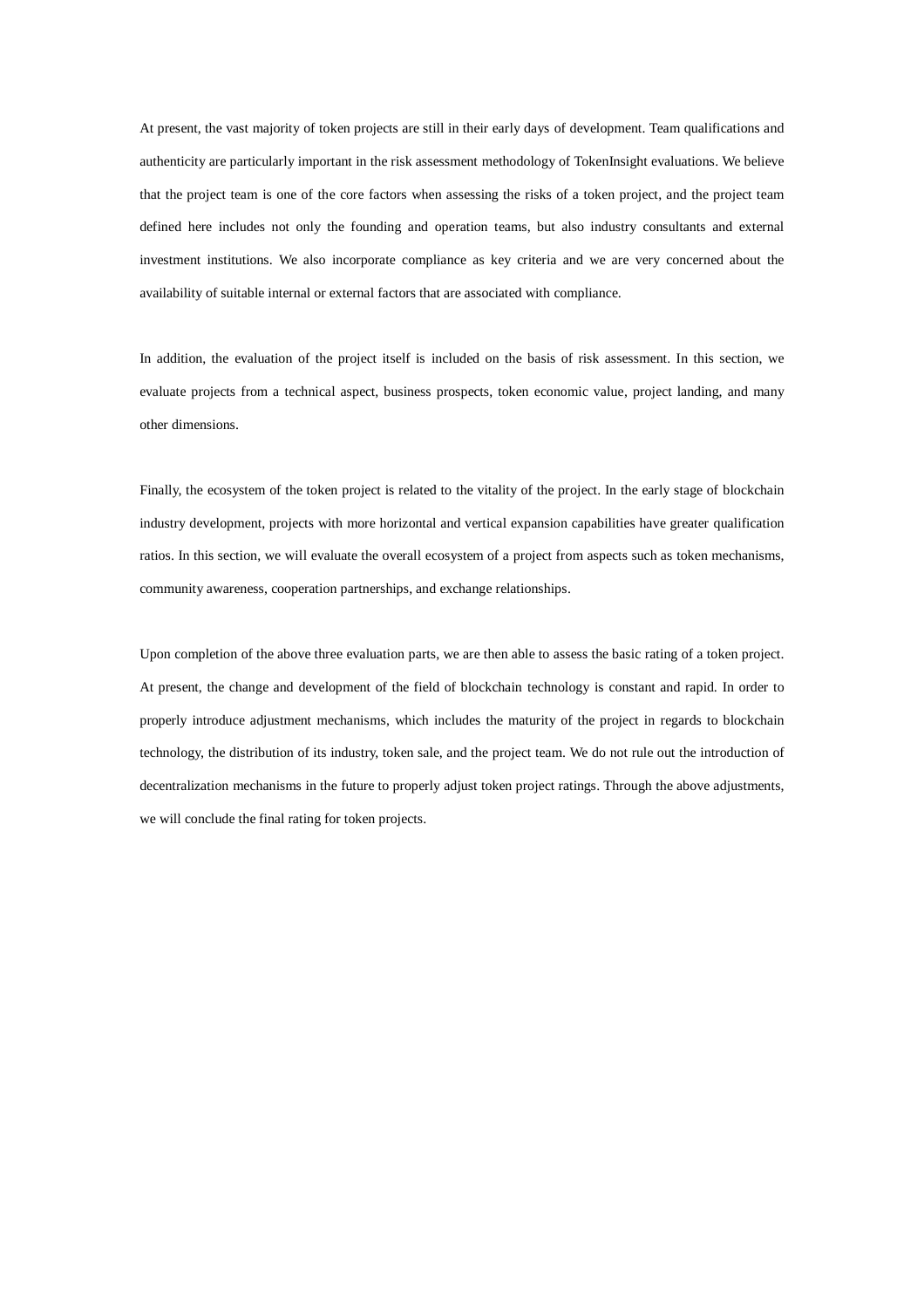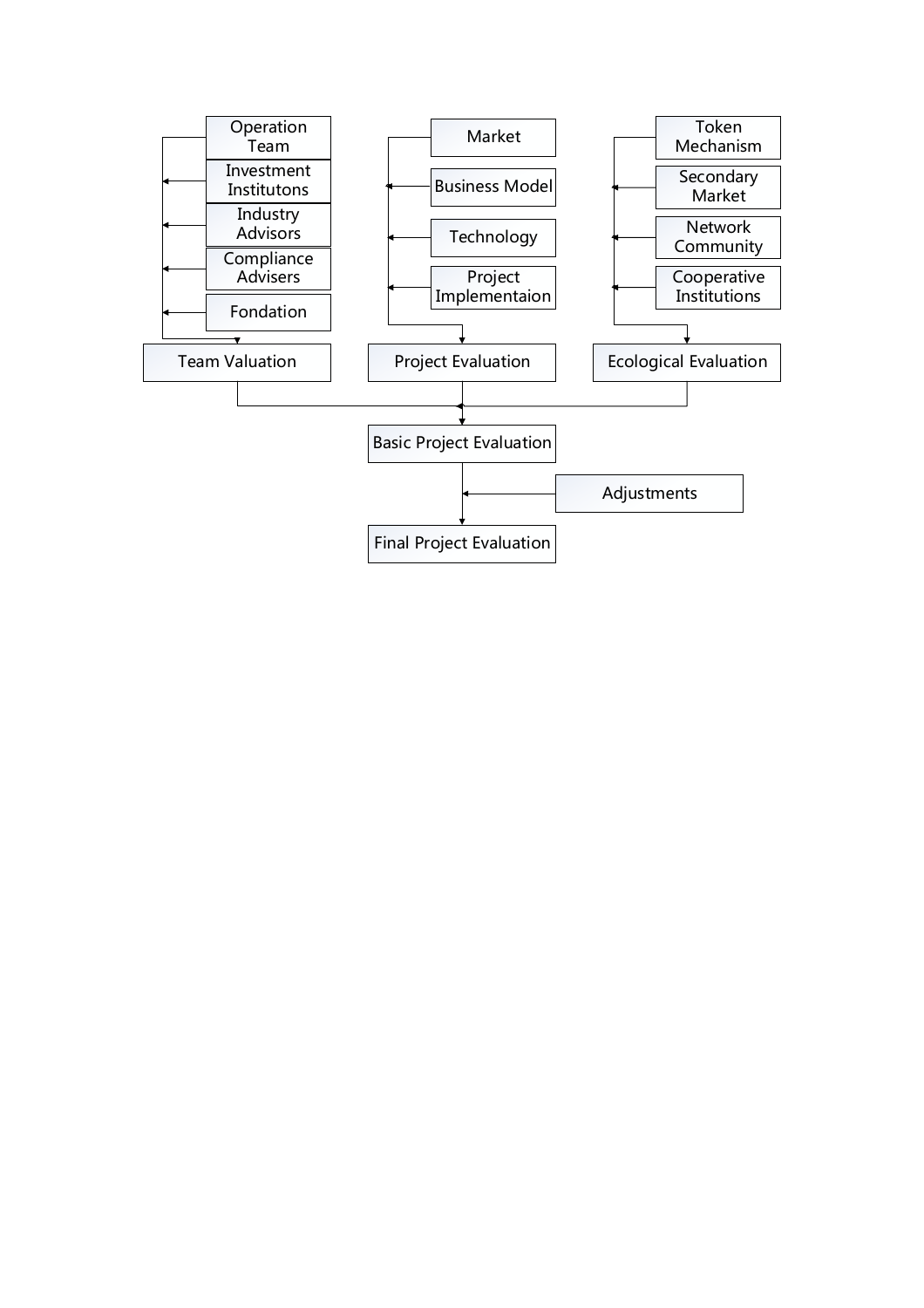# **VI. Specific indicators of rating system**

Rating criteria:

| Level I            | Level II                   |                                                                                           |
|--------------------|----------------------------|-------------------------------------------------------------------------------------------|
| indicators         | indicators                 |                                                                                           |
| <b>Team</b>        | Operation                  | Including operation and technical team. Operation work experience, academic               |
| evaluation         |                            | achievements, background, and authenticity all have deep influence.                       |
|                    | Investment<br>institutions | The reputation of the investment institutions, including project research capacity, is    |
|                    |                            | also an important factor in the evaluation. Professional competence, word-of-mouth,       |
|                    |                            | and performance will also be taken into account.                                          |
|                    | Industry                   | Includes the experience and reputation of consultants in the field of blockchain,         |
|                    | advisors                   | resources, flow, popularity, and business benefits they bring.                            |
|                    | Compliance                 | Compliance mainly includes legal compliance and financial compliance.                     |
|                    | advisers                   |                                                                                           |
|                    |                            | Background checks and experience of the foundation CEO and other personnel in             |
|                    | Foundation                 | key positions such as CTO, CFO, and others; generally, externally managed                 |
|                    |                            | foundations are more transparent and reliable than internally managed foundations.        |
|                    |                            | Market capacity determines the upper limit of the project application; the underlying     |
| Project            | Market                     | mechanism (ground/middle/upper layers) determines market positioning, market              |
| evaluation         |                            | competition status, and the position of the criteria that will affect the evaluation of   |
|                    |                            | the project market.                                                                       |
|                    |                            | Whether the basic application scenario is clear enough to achieve positive feedback;      |
|                    | <b>Business</b>            | whether a solution can be find to address the bottleneck of existing needs, and           |
|                    | model                      | whether or not the project has a future development plan and timeline.                    |
|                    |                            | Including the reliability of consensus mechanism, technical framework, innovation at      |
|                    | Technology                 | the present stage, and the degree of conformity with blockchain technology.               |
|                    |                            | Matters affecting project implementation include the frequency and quality of             |
|                    | Project                    | GitHub updates, the extent to which development history is consistent with the white      |
|                    | implementa-                | paper, product experience, the number of current users and the self-regulatory            |
|                    | tion                       | mechanisms of the project, such as QA and the legal status of its regulation in           |
|                    |                            | various countries.                                                                        |
| Ecosystem          | Token                      | The intrinsic use value of Tokens, incentive mechanism, reasonable distribution and       |
| <b>Evaluation</b>  | mechanism                  | release cycles, and the use of initial Token fundraising.                                 |
|                    | Cooperative                | It would be beneficial for the project to be established and developed if it is linked to |
|                    | institutions               | matured partners or the ability to achieve multidimensional cooperation.                  |
|                    | Network                    | Number, quality, and activity across social platforms (including but not limited to       |
|                    | community                  | Twitter / Facebook / Telegram)                                                            |
|                    |                            | The positive contribution of an exchange to a project is significant, and high-quality    |
|                    | Secondary                  | exchanges and projects often promote each other. The market value, circulation and        |
|                    | market                     | price stability of the token, and its association to a specific exchange, are all closely |
|                    |                            | related to the risk of the project.                                                       |
| <b>Adjustments</b> | Significant                | Extreme risk events include hacks, fraud, financial holes, and so on. If such events      |
|                    | risk events                | cannot be properly resolved, the project will be rejected by a single vote.               |
|                    | Significant                |                                                                                           |
|                    | progress                   | Ratings can be raised if the project makes significant progress.                          |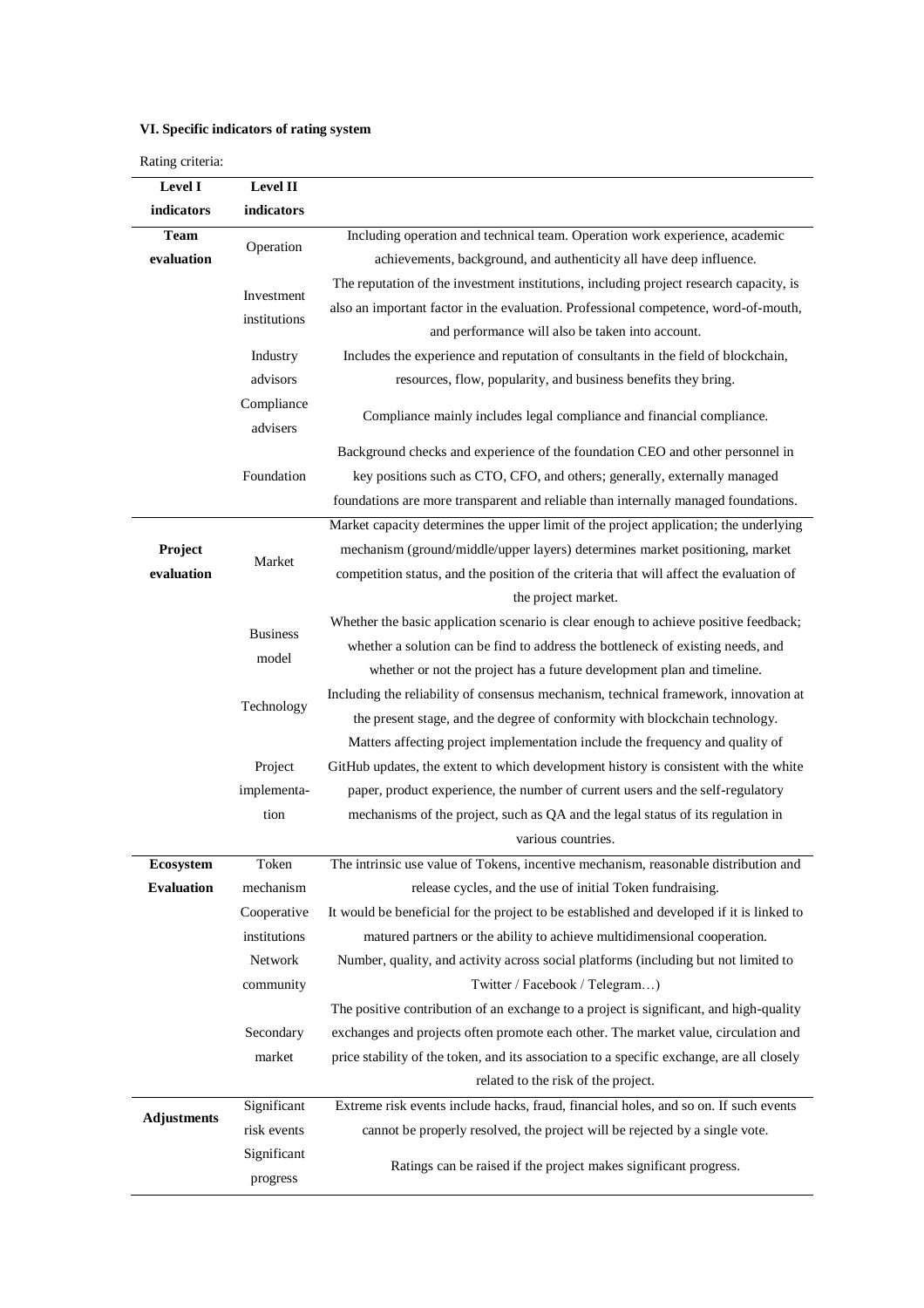## **VII. Rating principles**

(i) Principles of rating

1. Independence: TokenInsight Inc., its internal rating personnel and the review committees remain 100% independent during the rating process, and will not be affected by subject biases and their external factors.

2. Objectivity: The rating personnel shall entirely base their ratings on objective information of the subject being evaluated and should review the results in strict accordance with procedures.

3. Impartiality: The rating personnel shall be impartial and unbiased in the rating process, using their expertise, experience, database, and skills to provide a fair and impartial rating based on the information obtained.

(ii) Principles of data

1. Authenticity: Reasonable measures shall be taken to ensure that the information involved in ratings is adequate and from a reliable source.

2. Consistency: The measurement of risks should be comparable to some extent, requiring consistency in the data, indicators, calculating caliber and rating criteria.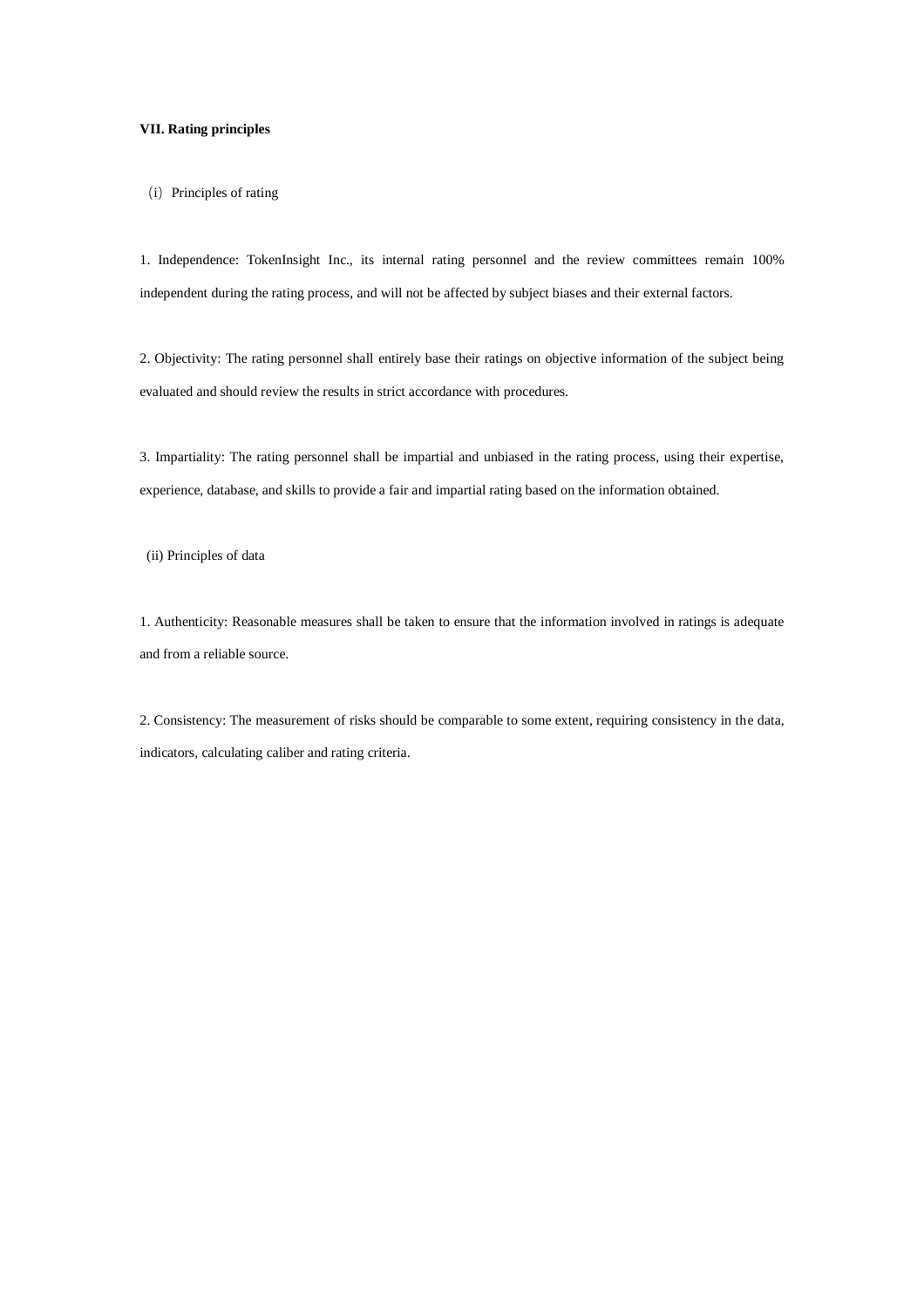## **VIII. Token ratings and outlook**

Token rates from excellent to poor in 10 ranks in the following manner: AAA, AA, A, BBB, BB, B, CCC, CC, C and D.

| <b>Rating</b> | <b>Description</b>                                                                                    |
|---------------|-------------------------------------------------------------------------------------------------------|
| <b>AAA</b>    | The technical foundation is extremely solid, the status of operations is extremely stable, the        |
|               | extent of influence on the project by unfavorable changes in the environment or uncertain factors     |
|               | is extremely small, and risk is extremely low.                                                        |
| AA            | The technical foundation is very solid, the status of operations is very stable, the extent of        |
|               | influence on the project by unfavorable changes in the environment or uncertain factors is very       |
|               | small, and risk is very low.                                                                          |
| A             | The technical foundation is solid, the status of operations is stable, the extent of influence on the |
|               | project by unfavorable changes in the environment or uncertain factors is relatively small, and       |
|               | risk is relatively low.                                                                               |
| <b>BBB</b>    | Technical feasibility is very good, the status of operations is stable, influence on the project by   |
|               | unfavorable changes in the environment or uncertain factors exists to a certain extent, and risk is   |
|               | controllable.                                                                                         |
| <b>BB</b>     | Technical feasibility is good, the status of operations is relatively stable, the possibility of      |
|               | influence on the project by unfavorable changes in the environment or uncertain factors exists to     |
|               | a relatively large extent, and risk is basically controllable.                                        |
| B             | Technical feasibility is moderate, the status of operations is relatively stable, the possibility of  |
|               | influence on the project by unfavorable changes in the environment or uncertain factors exists to     |
|               | a very large extent, and risk is to a definitely limited extent controllable.                         |
| $\bf{CCC}$    | The technical foundation or idea has certain problems, the application scenarios are limited, the     |
|               | project is susceptible to influence by uncertain factors, both internal and external, and has         |
|               | relatively large risk.                                                                                |
| cc            | The technical foundation or idea has considerable problems, and application scenarios are highly      |
|               | limited, which makes for a project that has few internal or external factors to consider in the       |
|               | context of sound development, and carries a very large risk.                                          |
| $\bf C$       | The technical foundation or idea has substantial problems, and lacks deliberation upon possible       |
|               | application scenarios. The token has almost no usage value, and the project suffers from              |
|               | extremely large risk.                                                                                 |
| D             | The project is riddled with problems and carries an extremely high risk of failure.                   |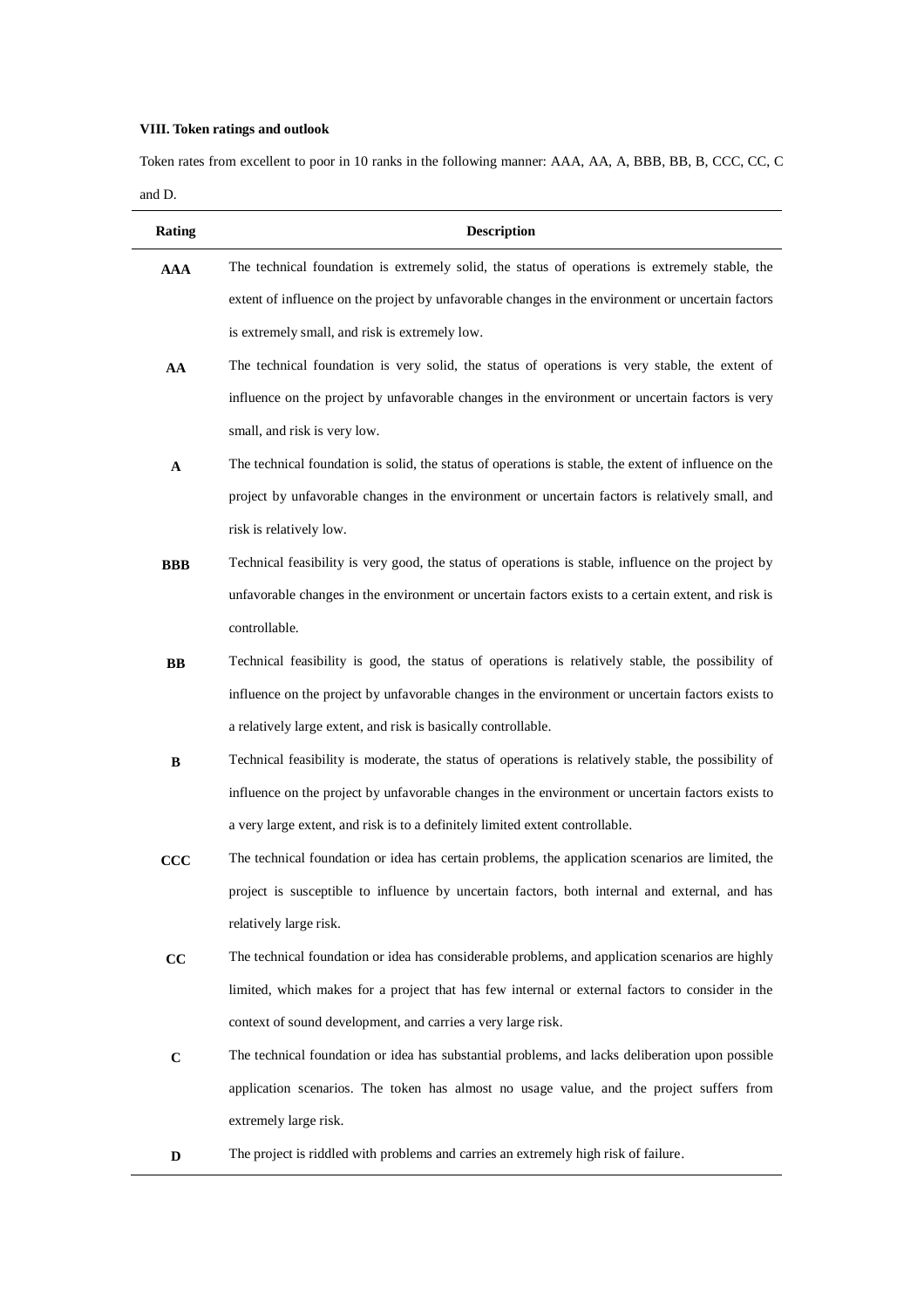| <b>Outlook</b>    | <b>Description</b>                                                                              |
|-------------------|-------------------------------------------------------------------------------------------------|
| <b>Stable</b>     | Token rated has a high probability of maintaining the current rating over the next 3-12 months. |
| <b>Positive</b>   | Token rated has a high probability of moving up over the next 3-12 months.                      |
| <b>Negative</b>   | Token rated has a high probability of moving down over the next 3-12 months.                    |
| <b>Developing</b> | Developing.                                                                                     |

Rating outlook indicates trends in Token rating over the next 3-12 months.

Reasons for a project is put on the TokenInsight Watchlist include, but are not limited to: the forks of the project, cases of information theft, main-net launch failures, and roadmap project delays. TokenInsight uses its Watchlist to indicate that a rating is currently under review for possible rating review and changes. In the meantime, more information will be acquired in order to determine whether or not a project rating adjustment is needed and the needed adjustment range. The determination shall be made within 3 months' time. The TokenInsight Rating Watchlist is categorized into 3 sections: Positive, Negative and Developing.

| Watch             | <b>Description</b>                                                                |
|-------------------|-----------------------------------------------------------------------------------|
| <b>Positive</b>   | More information or analysis is needed and the project is likely to be upgraded   |
| <b>Negative</b>   | More information or analysis is needed and the project is likely to be downgraded |
| <b>Developing</b> | More information or analysis is needed and with the direction uncertain           |

TokenInsight ratings are always assigned with an outlook. When a token project is placed on the Watchlist, the outlook section will become outdated while the rating remains valid. TokenInsight will then make according adjustments and determine whether a token project is qualified to be removed from the Watchlist or remain on the list to be examined.